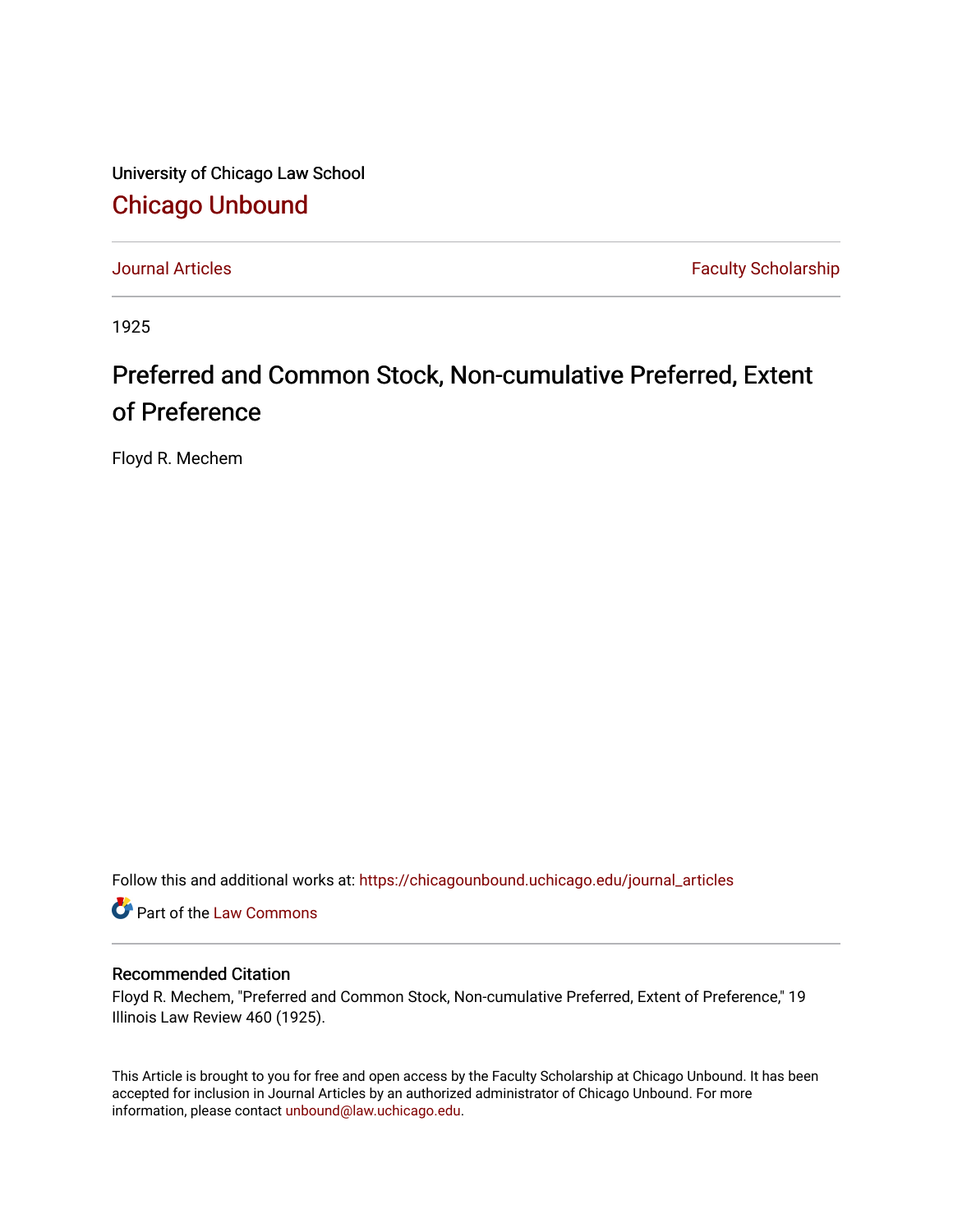dispose of the remainder on that person's death,<sup>4</sup> or (3) he may intend to give the first taker a fee simple estate absolute, and to impose a restraint on its alienation.<sup>5</sup> Those cases where the attempt is to dispose of what, if anything remains, after the death of the first taker, whi gested, are to be distinguished from them, in that they come within the category of cases where the first taker has an estate which he can convey in fee simple so as to destroy an attempted limitation over, and as to which the case of *Williams v. Elliott,6* says that the attempted limitation over is void, and yet are to be further distinguished so as to take them out of even this category, in the aspect that the gift over is of what remains, if anything, the holding in such cases that supports the gift over resting upon the construction that the right to convey away all if desired proceeds from a power coupled with a life estate rather than from a fee simple absolute estate, itself.7

The limitation which is the subject of this comment, may well be placed in the second category with the result, held in the case, of giving the first taker a fee simple absolute estate.

ELMER M. LEESMAN.

## OTHER JURISDICTIONS

CORPORATIONS-PREFERRED AND **COMMON** STOCK-NON-CUMU-LATIVE PREFERRED-EXTENT OF PREFERENCE.-[New Jersey] The case of *Day v. United States Cast Iron Pipe and Foundry Com*pany,<sup>1</sup> apparently presented a question of unusual difficulty. A note appended to the case states that when the case was conferred upon and assigned for the writing of opinion, thirteen judges were present, of whom seven were for the affirmance of the court below and six for reversal, but that upon opinion-day, the fourteenth judge was present and voted with the minority, with the result that the decree below was affirmed by an equally divided court.<br>The defendant in that case had an authorized capital of \$30,

000,000, of which half was preferred and half was common stock.

The statute under which the defendant corporation was organized gave the power to provide for common and preferred stocks, and declared that if preferred stock was provided for---

"the holders thereof shall be entitled to receive, and the corporation shall be bound to pay thereon, a fixed yearly dividend, to be expressed in

4. Hempstead v. Hempstead 285 Ill. 450, 457; Hudson v. Hudson 287<br>Ill. 298; Buckner v. Carr 302 Ill. 382; Bohn v. Irvington 303 Ill. 84, 86. But<br>see Bender v. Bender 292 Ill. 361.

*5. Williams v. Elliott* 246 Ill. 449; *Glass v. Johnson* 297 Ill. 152; *Tucker v. Tucker* 308 Ill. 376.

6. 246 Ill. 552; and see *Glass v. Johnson 297* Ill. 154; *Harder v. Matthews* 309 Ill. 562.<br>7. Defrees v. Brydon 275 Ill. 550; Bradley v. Jenkins 276 Ill. 162, 163;

*7. Defrees v. Brydon* **275** Ili. 550; *Bradley v. Jenkins 276* III. 162, 163; *Boyle v. Moore 299* Ill. 573, 575; *Boye v. Boye* 300 Ill. 511; *Bohn v. Irvington* 303 Ill. 84, **85.**

1. (1924) ... N. J. L. ..., 126 Atl. 302.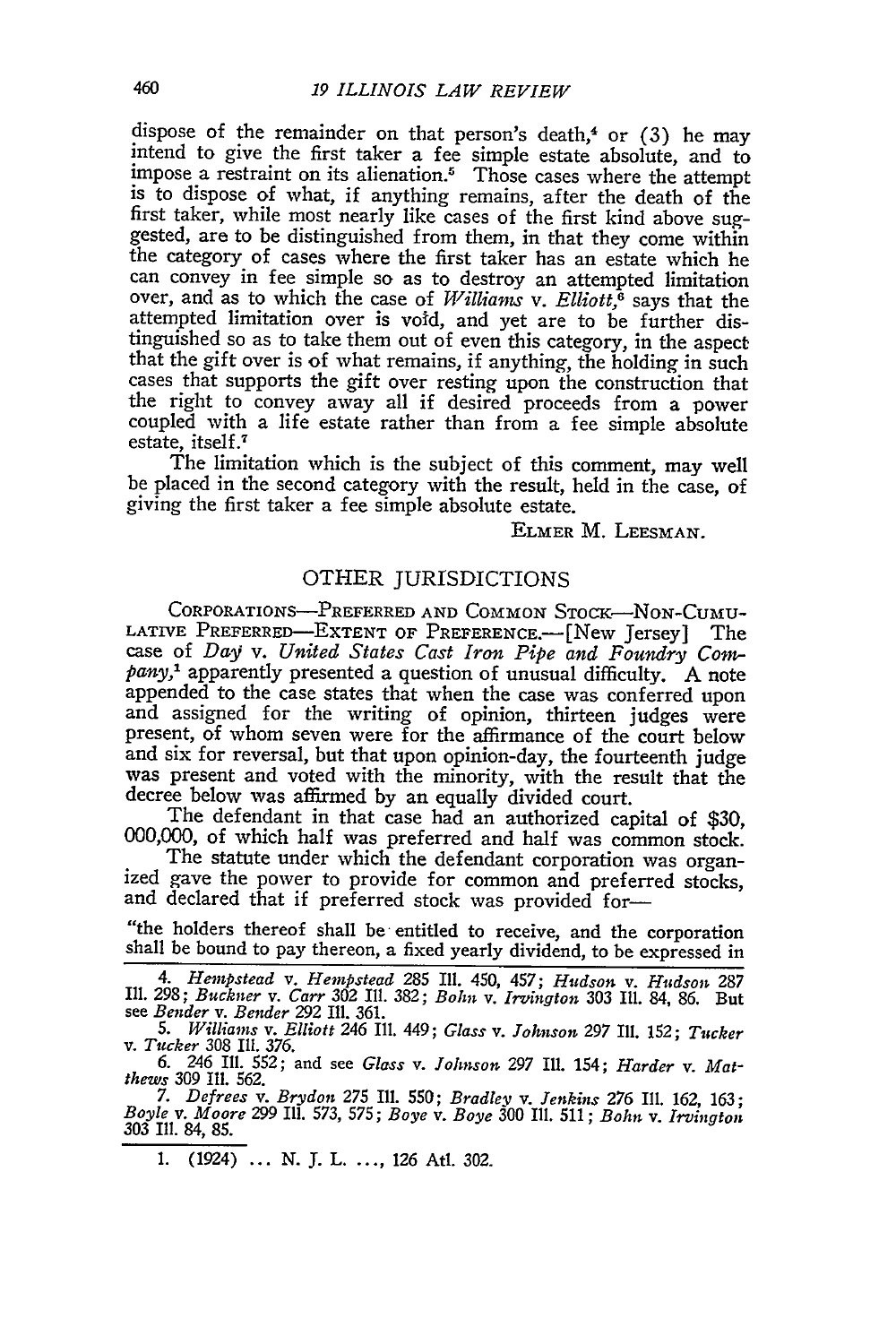the certificate, not exceeding 8 percentum, payable quarterly, half yearly or yearly, before any dividend shall be set apart or paid on the common stock, and such dividends may be made cumulative."

The charter of the corporation provided:

"The preferred stock shall be entitled out of any and all surplus net profits, whenever declared by the board of directors, to non-cumulative dividends at a rate not to exceed 7 per cent per annum for the fiscal year, beginning on the first day of June, 1899, and for each and every other fiscal year thereafter, payable in preference and priority to any payment of any dividend on the common stock for such fiscal year."

"The common stock shall be subject to the prior rights of the holders of the preferred stock as herein declared. If after providing for the payment of full dividends for any fiscal year on the preferred stock there shall remain any surplus net profits for such year, any of such net profits of such year and of any other fiscal year, after full dividends shall have been paid on the preferred stock, shall be applicable to such dividends upon the common stock as from time to time shall be declared by the board of directors; and out of any such surplus net profits after the closing of any fiscal year the board of directors may pay dividends upon the common stock of the corporation for such fiscal year, but not until the dividends upon the preferred stock for such fiscal year shall have been actually paid or provided for and set apart."

Article 13 of the by-laws provided—

"The directors may from time to time set aside all or any portion of the net profits of the corporation as and for additional working capital; and the directors may also from time to time, as in their discretion seems best, diminish such working capital by transferring such net profits as may have been set aside therefor back into the profit and loss account.

"At the expiration of each fiscal year of the corporation, the directors may declare a dividend among the common stockholders of the corporation out of the accumulated profits exceeding the amount reserved for working capital as aforesaid, and such dividends may be made payable as and when the directors may determine; but such dividends shall only be paid after full dividends shall have been paid or provided for upon the preferred stock for such fiscal year."

It appears from an earlier case<sup>2</sup> that a considerable fund known as "Reserve for Additional Working Capital" had been accumulated from the profits of various years in a number of which the dividends upon the preferred stock had been scaled down below 7 per cent. At the end of the fiscal year 1922, the amount of dividends withheld from preferred stock was \$700,000; from common stock about \$1,800,000. The company's earnings during the year 1922 were over \$1,000,000, and after paying a dividend of 5 per cent on the preferred stock, the balance was transferred to the working capital reserve. Later, a further dividend of 2 per cent upon the preferred stock was declared for 1922, and the amount necessary to pay it was withdrawn from the working capital reserve. In November, 1923, the company resolved to pay to the preferred

*<sup>2.</sup> Bassett v. U. S. Cast Iron Pipe & Foundry Co.* (1909) 75 **N. J. Eq.** 539. *73* AtI. 514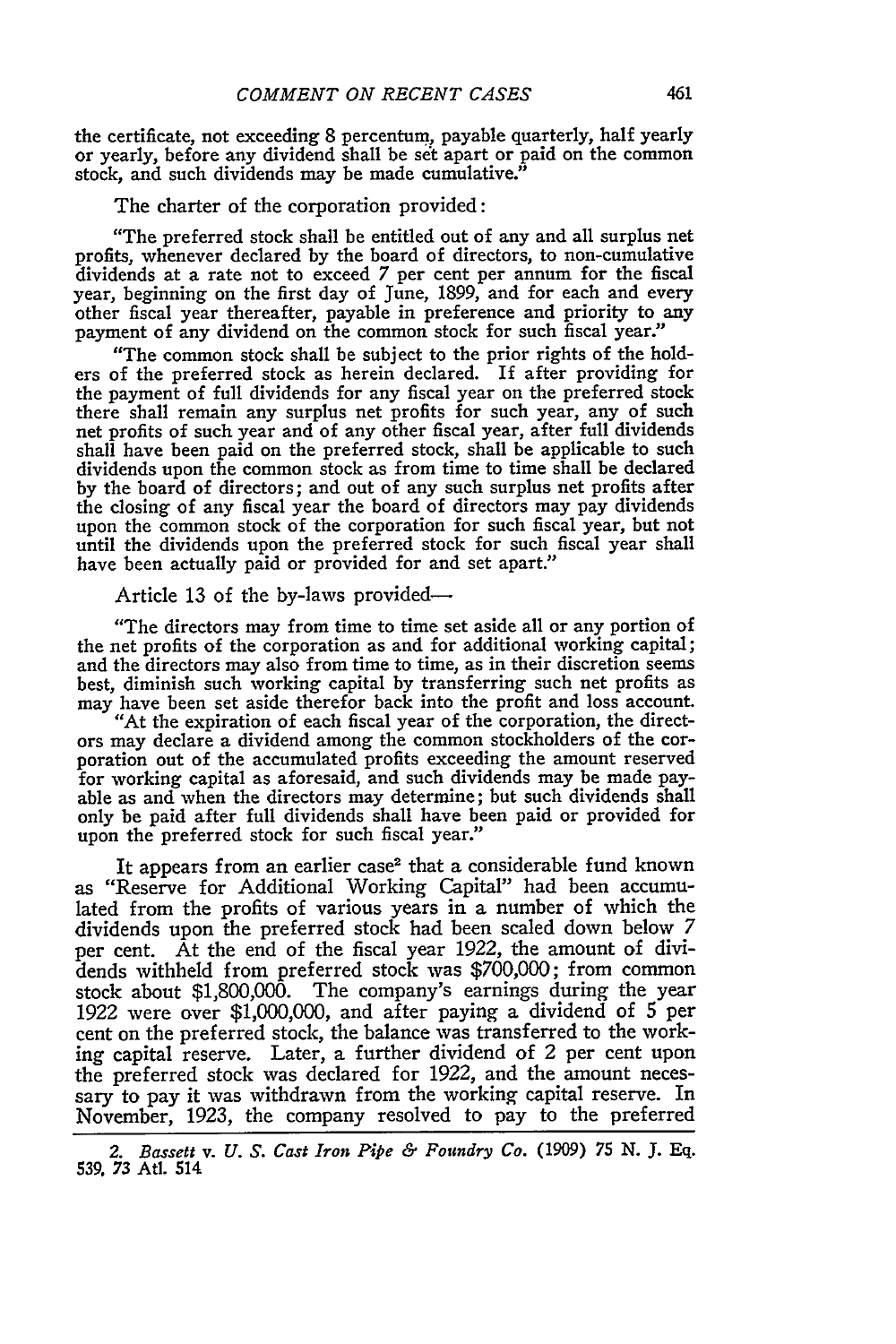stockholders an additional dividend of one-half of one per qent, and a similar dividend upon the common stock. This resolution declared that the dividend on the preferred stock was made out of earnings withheld from the preferred stockholders in previous years, and no longer needed as working capital; and the one on the common stock stated that it was out of the net earnings for the year 1922, after a dividend of 7 per cent had been paid to the pre- ferred stockholders for the year 1922, out of the profits of that year. At this stage, a common stockholder filed a bill to prevent stockholder filed a bill to prevent the payment of the dividend referred to upon the common stock.

The lower court held that the dividend upon the preferred stock was properly payable inasmuch as it was payable out of funds which might have been appropriated to the payment of such dividends in previous years, but had been withheld and put into the working capital reserve.<sup>3</sup> The decree upon this point was sepa-rately affirmed by the Court of Errors and Appeals, without dissent.<sup>4</sup>

As to the dividend upon the common stock, the lower court held that, under the statute and charter provisions above referred to, so long as dividends, earned and available on the preferred stock but diverted to the surplus fund remained unpaid, no dividend could be paid on the common stock.<sup>5</sup>

It was on appeal from the decision as to this dividend that the Court of Errors and Appeals was equally divided as above stated. The position of the seven judges who were for the affirmance of the decree of the court below is briefly stated in the following clause:

"We think that the corporation's charter and by-law provisions could not authorize the payment to the common stockholders of the proposed dividend, while earned, available and unpaid dividends on the preferred stock remain the corporation's surplus."

As to the question whether this amount was now available as dividends the court held that the resolution to pay it to the common stockholders was evidence that such a sum could be distributed by way of dividend, but they held that, if it was to be paid as dividends at all, it must be paid to the holders of the preferred stock. No opinion appears to have been written setting forth the view of the seven judges who were for reversal of the court below.,

*<sup>3.</sup> Moran v. U. S. Cast Iron Pipe & Foundry Co. (1924)* ... *N.* J. Eq. 123 Atl. 546.

*<sup>4.</sup> Moran v. U. S. Cast Iron Pipe & Foundry Co.* (1924) **...** *N.* **J.** L. *126* Atl. 329.

*<sup>5.</sup> Day v. U. S. Cast Iron Pipe & Foundry Co.* (1924) ... *N.* J. Eqb 123 Atl. 546.

<sup>6.</sup> In an article by *Mr. A. A. Berle,* Jr. Col. L. Rev. 23:358, entitled: "Non-Cumulative Preferred Stock" (1923), a number of rules deduced by